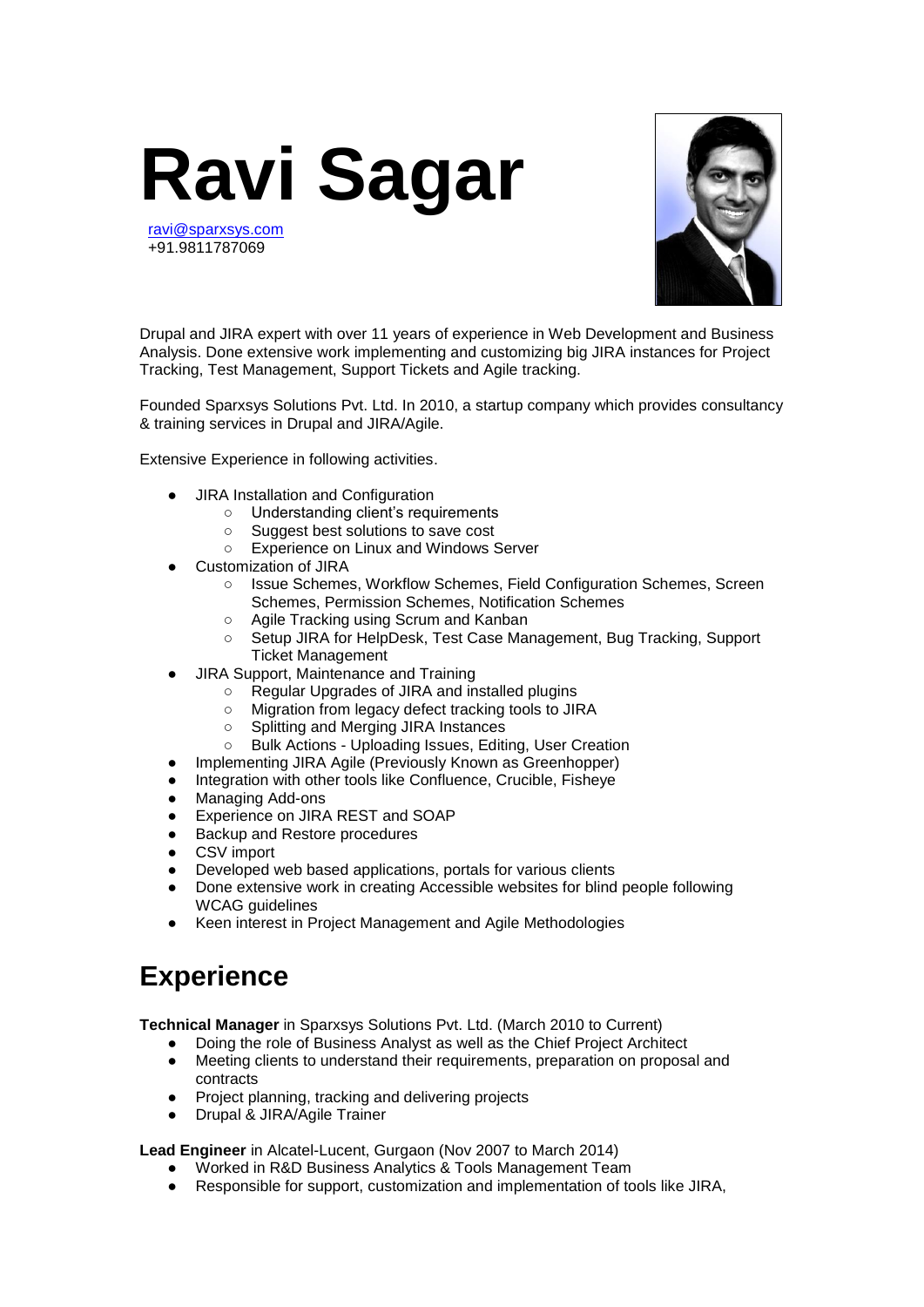Confluence, Code Collaborator (Peer Review), Accept 360 (Requirement Management)

- **MS Project Server Trainer**
- **VBA Trainer**

**Project Coordinator** in Kaplan India Pvt. Ltd. (November 2004 to November 2007)

- To prepare multiple project schedule with team leads/manager inputs
- To provide updates and feedback to senior management on project progress/deviation against the plan
- To track multiple project status and update plan with inputs from leads/Managers
- To regularly monitor team deliverables and escalate if there is a gap
- To regularly baseline the project plan and consolidate the efforts
- Propose ways to continually improving internal processes
- To proactively flag any delays or issues with the progress
- To work closely with Project leads on project status and schedule
- Project Coordinator in Olive e-business Pvt. Ltd. (April 2004 to Oct 2004)
- Preparation of technical documents like System Requirement Specifications (SRS), Project Management Plan, Configuration Management Plan, High Level Design, Case studies and Help Manuals
- Interaction with international clients to take the requirement specifications, requirement analysis and making proposals
- Handling Project related problems and coordinating with developers/designers
- International Enquiry handling, communication with prospect client for the requirement details, drafting of commercial as well as technical proposal and quotation
- Enforcing Quality Standards, Modular and Integrated Testing

**Account Manager** in Olive e-business Pvt. Ltd. (April 2003 to Oct 2004)

- Preparation of technical documents like System Requirement Specifications (SRS), Project Management Plan, Configuration Management Plan, High Level Design, Case studies and Help Manuals.
- Interaction and Coordination with Clients.
- Interaction with international clients to take the requirement specifications, requirement analysis and making proposals.
- Handling Project related problems and coordinating with developers/designers.
- International Enquiry handling, communication with prospect client for the requirement details, drafting of commercial as well as technical proposal and quotation.
- Enforcing Quality Standards, Modular and Integrated Testing.

## **Education**

- M-Tech (Computer Science) from IIT Delhi, Delhi 2005(drop out after 1st Semester)
- B-Tech (Information Technology) from Amity School of Engineering and Technology, GGSIPU, Delhi 1999-2003(72%)
- DNIIT (A two year Diploma) from NIIT Punjabi bagh, Delhi
- XIIth from D.L.D.A.V. Sr. Sec. Model School, Shalimar bagh 1998-1999 (78%)
- Xth from D.L.D.A.V. Sr. Sec. Model School, Shalimar bagh 1996-1997 (73.2%)

## **Certifications**

● Planning, Deploying, and Managing an **Enterprise Project Management Solution** (Microsoft Course # 2732)

## **Achievements**

- Secured 98.98 percentile in GATE IT (2005), All India Rank: 79th
- Secured All India Rank: 4th in GGSIPU Engineering Entrance Examination(1999)